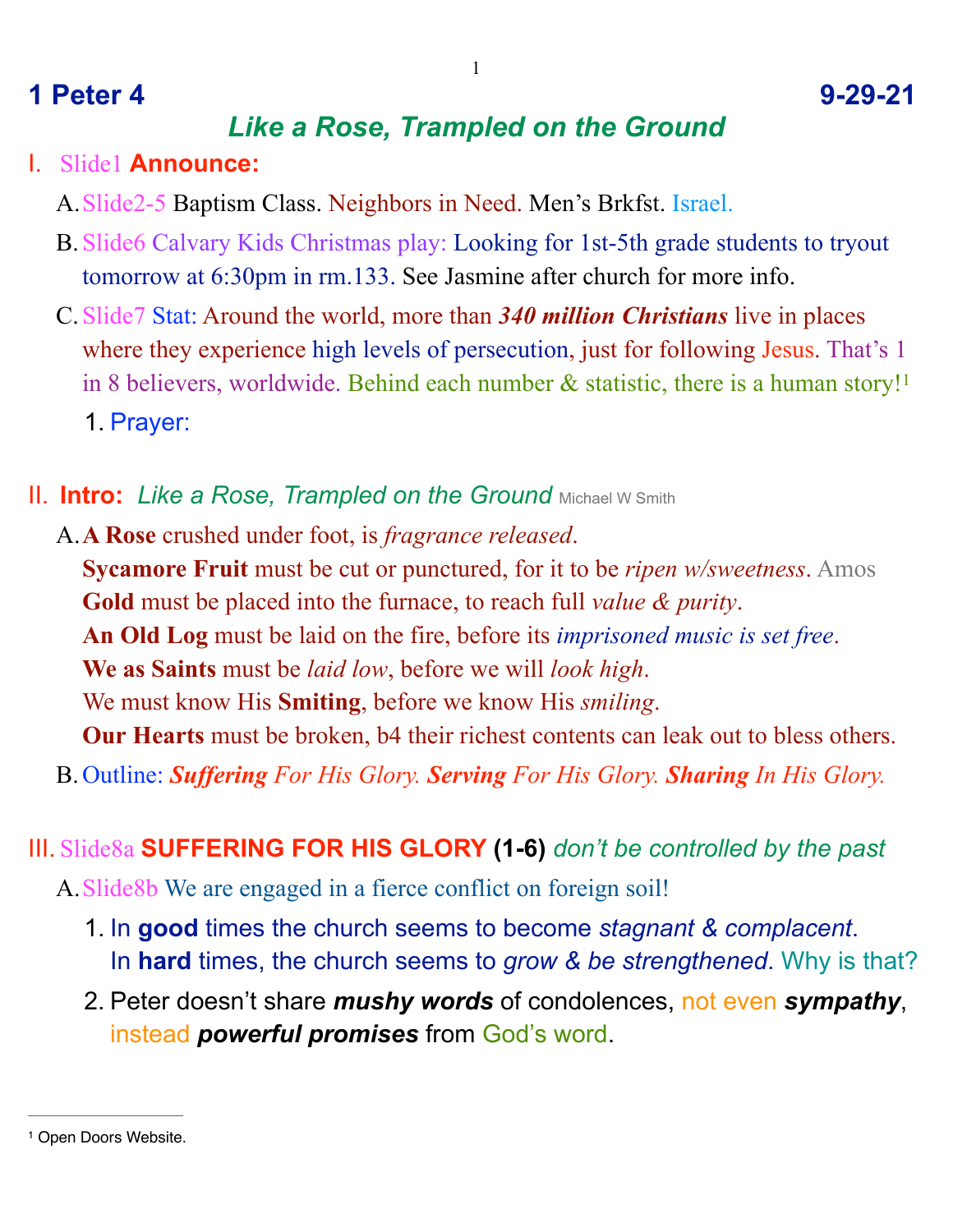- a) This world isn't all there is CM believers. This world isn't your home. There is a guaranteed future, too wonderful for words. And you have a unique opportunity to introduce others to the Savior.
- 3. Peter gives *encouragement for endurance*. Practical instruction based on *Christ's example* in dealing w/suffering.
- B. Slide8c 4 REMINDERS OF OUR NEW CONDITION.
- C.[1] Sin Is No Longer Our Master (1)
	- 1. Arm yourselves (w/weapons) with the same way of thinking the mental state involving: beliefs, feelings, values, and dispositions *to act in certain ways*.
	- 2. Ceased from sin this refers to *a break w/a sinful life* (listed in vs.3).
	- 3. Rom.6:6,7 *knowing this, that our old man was crucified with Him, that the body of sin might be done away with, that we should no longer be slaves of sin. For he who has died has been freed from sin.*
- D.[2] Passions *desires/lusts* Are No Longer Our Master (2a)
	- 1. Do you realize your lusts are the exact opposite of *the will of God*.
- E. [3] We Can Now Live For The Will Of God (2b)
	- 1. Note: It's either *the will of God* or the will of the Gentiles (unbel). *Choose this day whom you'll serve*.
- F. [4] We No Longer Have To Live For The Will Of The Gentiles (3)
- G.Peter says there MUST be a break from our old ways.
	- 1. You should not allow *the old life* to control you.
	- 2. Life is too short to waste it on *godless living*.
	- 3. Slide9 Eph.5:13-18(NLT) *So be careful how you live, not as fools but as those who are wise. Make the most of every opportunity for doing good in these evil days. Don't act thoughtlessly, but try to understand what the Lord wants you to do. Don't be drunk with wine, because that will ruin your life. Instead, let the Holy Spirit fill and control you.*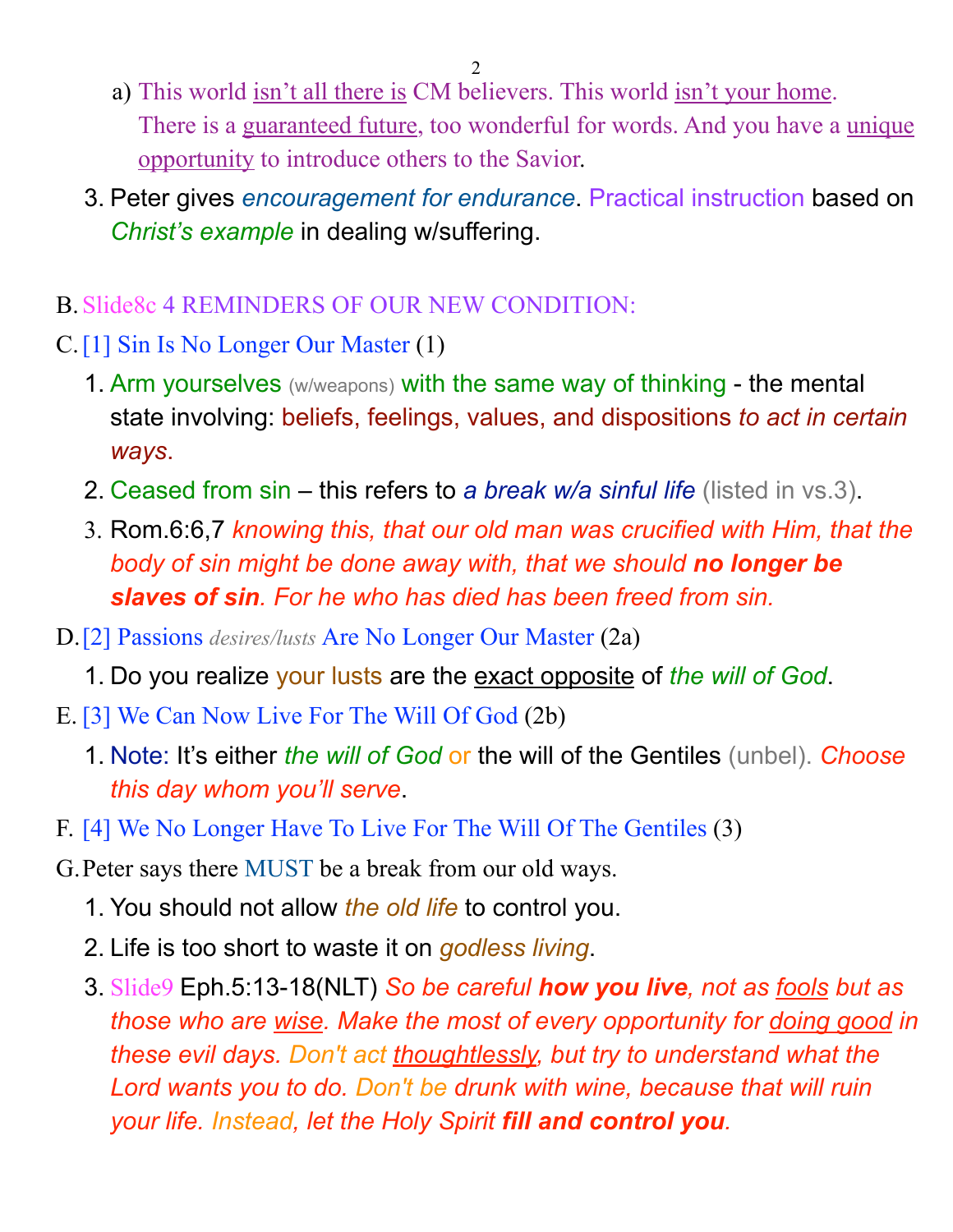- 4. Has your break from your old ways been noticeable?
- 5. If you could break off 1 more thing what would that be?
	- a) What must you do to accomplish it? What holds you back?
- H.4 reminders of our new condition: *Sin is no longer your master. Passions/lusts/ desires are no longer your master. We can now live for the will of God. We no longer have to live for the will of the unbel Gentiles.*

# IV. Slide10a **SERVING FOR HIS GLORY (7-11)** *be serious about the present*

- A.Slide10b 4 MARCHING ORDERS FOR SPIRITUAL SOLDIERS:
- B.[1] Be Self-controlled & Sober-minded in your **Prayers** (7)
	- 1. Self-controlled sound in mind. *Keeping a cool head & having a balanced mind to exercise self-control or moderation.* (LKGNT)
	- 2. Sober-minded to keep a clear head.
		- a) So to be *self-controlled* & *sober-minded* is to have a **cool** head & a **clear** head.
		- b) Attach these to prayer you get *clear, reasonable, & sober communication w/God*
- C.[2] Keep Loving Earnestly (8)
	- 1. Earnest love Love each other *deeply*.
		- a) Earnest = stretched or strained. *Like the taut muscles of an athlete who strains to win a race.* (BKC)
		- b) Love that seeks the good of others first  $\&$  w/o concern for cost.
	- 2. Love covers = will hide.
		- a) We say Love is blind … Is it? *Nope*, this *strenuous love* is not blind but *sees & accepts the faults of others.*
		- b) Prov.10:12 *Hatred stirs up strife, But love covers all sins.* Covers or overwhelms, *love overwhelms all sins.*
		- c) The idea is to practice *forgiveness* & overlook *insults and unkindness*.
- D.[3] Show Hospitality (9)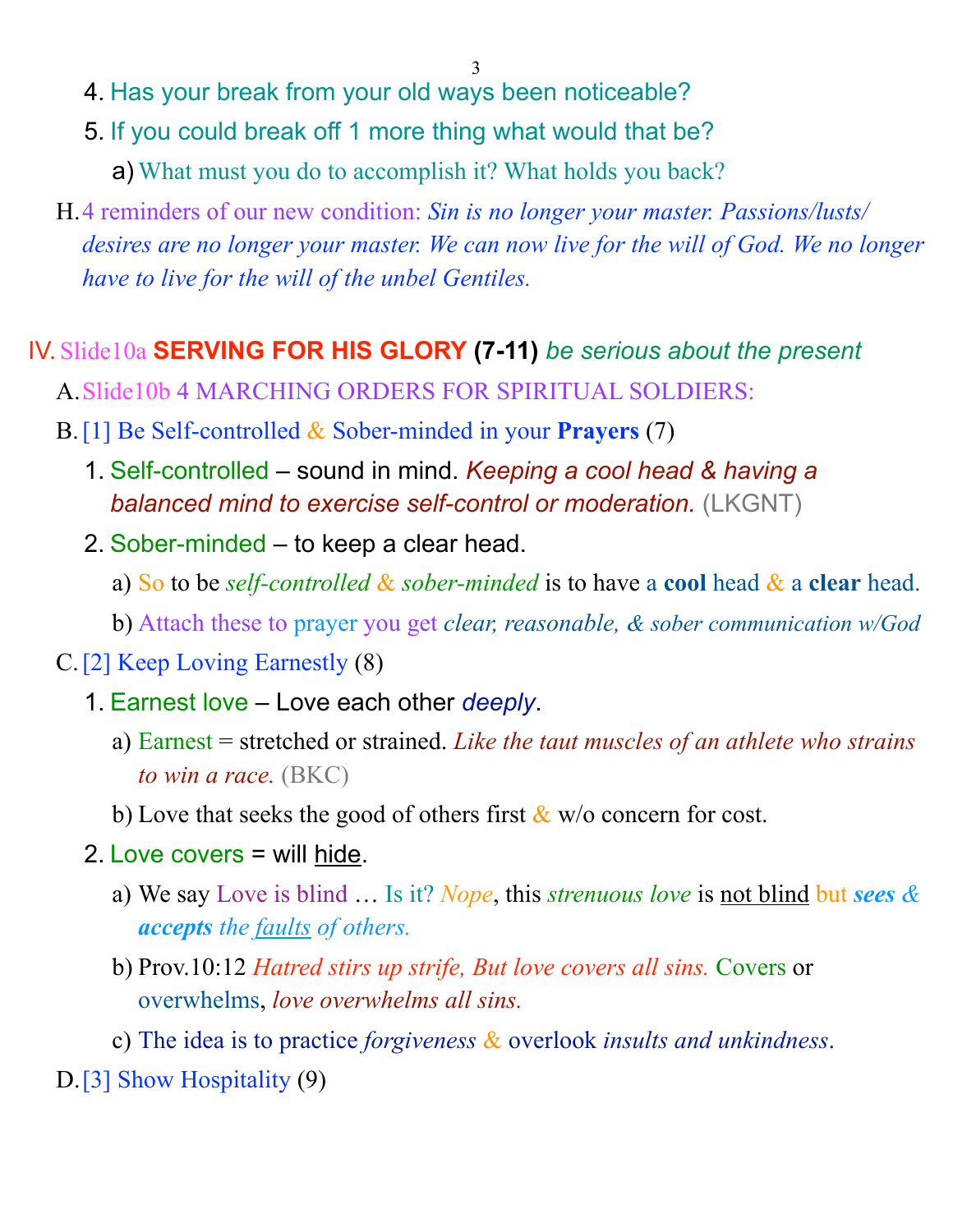- 1. Show hospitable to one another w/o grumbling lack of *Air bnb's* caused people to be ready to provide *board & lodging* for friends/strangers at any time. This was a very highly esteemed ministry in that day.
	- a) If Hospitality means friendly & welcoming … What would biblical hospitality look like in **your** life? **Who** do you know that is a *good example* of this? What **1 step** in that direction can you take today? [see Tony nu minstry emphsis]
- E. [4] Serve One Another (10,11)
	- 1. Each gift is to be used to *serve or minister* to others.
		- a) Every believer has something to contribute.
		- b) *We did not determine our gift, deserve it, or earn it*. [cuz it's a gift]
		- c) This isn't a gifting to make you feel better about yourself, to boost your ego, or to serve your own interests. Rather, these are **investments** God has made in each of the members of His body, & He expects *a return on His investments*.
- F. Good stewards those who served as *house managers*, who had no wealth of their own but distributed his master's wealth, according to his Master's will & direction.
	- 1. Thus, these gifts are on loan from God. Are you using the gifts God has given you to serve/build up the body of Christ?
- G. God's **varied** grace many colored, variegated, rich in variety (*aka* spotted, pied, toppled, tattooed).
	- 1. The Grace of God is like *a diamond*, multifaceted, rich in color, shining forth w/many prisms of light, throwing radiance on all those in His presence.
- H.(11) Peter divides Christian service into **2 categories**: those who speak, those who serve.
	- 1. This distinction is also found in Acts 6:2&4. *It is not desirable that we should leave the word of God and serve tables … but we will give ourselves continually to prayer and to the ministry of the word.*
- I. I love at the mention of Christ's name, Peter busts forth w/a doxology here.
	- 1. Does *hearing His precious name* ever have that impact on you?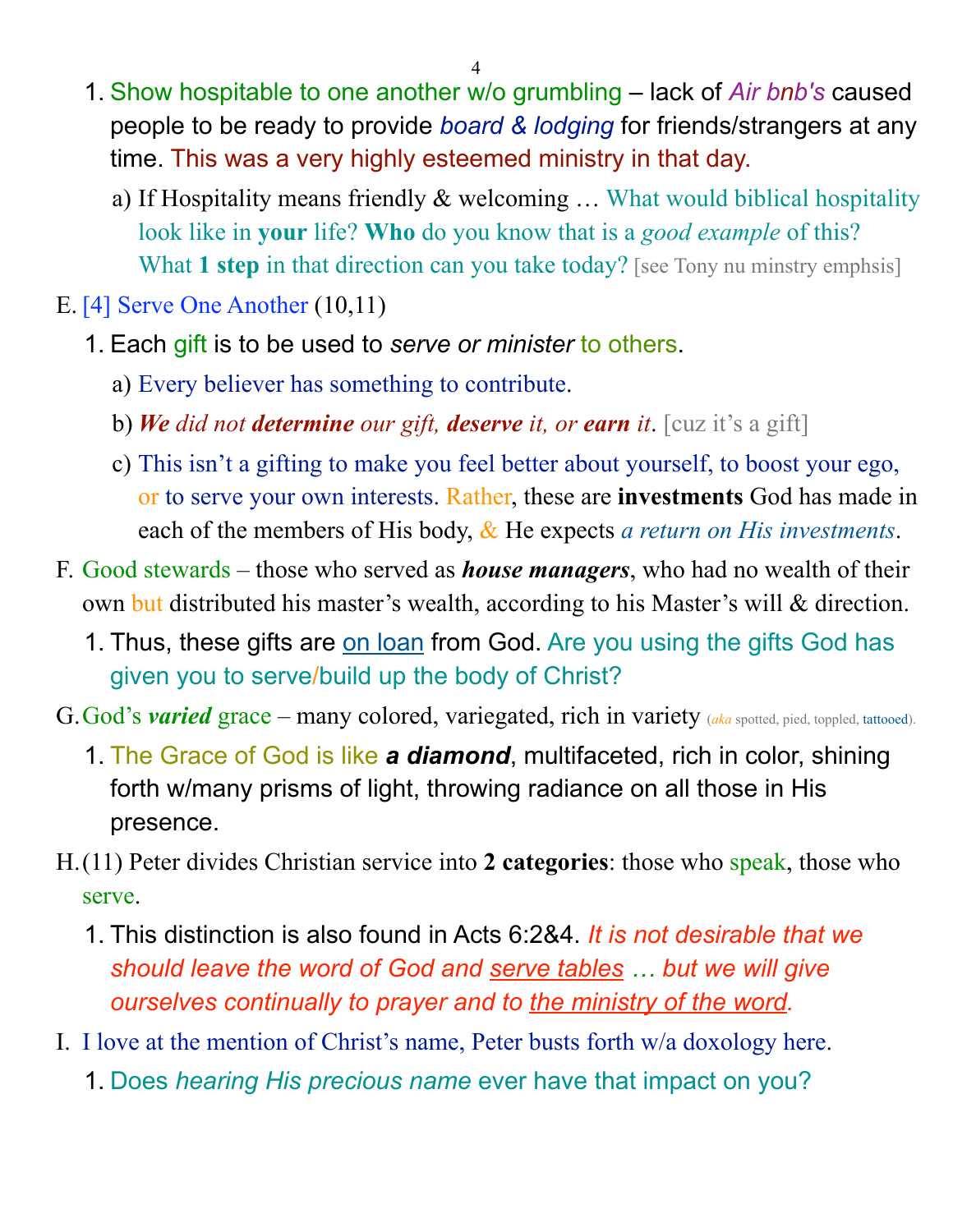J. So, the 4 marching orders for spiritual Soldiers are: Be self-controlled & soberminded in your **prayers**. Keep loving earnestly. Show Hospitality & Serve 1 another.

# V. Slide11a **SHARING IN HIS GLORY (12-19)** *be prepared for the future*

A.Slide11b *THREE TRIAL TRUTHS:* 

- B.[1] Expect Trials (12)
- C.For most of the last 2000 yrs, Christians have had to endure suffering & persecution as a way of life. It has been a recent phenomenon (generally only in Christian cultures) that suffering for the faith has become *the exception* rather than **the rule**.
- D.Happening to fall by chance. [Persecution isn't an accident. God *allows it* & even *designs it* for the believers *testing, purging, & cleansing*]
	- 1. What form of Christian persecution are you experiencing? At home/work?
	- 2. How can you provide **encouragement** this week to a Christian brother or sister who is *suffering because of his or her faith*?
- E. [2] Use Trials (13,14)
- F. Anything that we suffer for the sake of Christ is a **privilege**, not a *penalty*.
	- 1. Persecution quickly burns away *chaff in the church*.
	- 2. \*Those who have made only a superficial profession of Christ have *no new nature* to motivate them to suffer for Christ, & *no divine power* to enable them to endure it, if they wanted to.
	- 3. Nothing is more *spiritually purifying & strengthening* than persecution.
	- 4. Successful Christians & Churches *will make waves*, & inevitably provoke a hostile reaction from either *the world or the satanic realm, or both*.
- G.[3] Glorify God with Trials (16-19)
- H.Christian only used 3 x's in NT. Originally a term of scorn.
- I. (17) This verse should be the most *sobering* for us saints.
	- 1. He will purge us for 2 reasons: So we will be a good witness & a good warning to the lost.